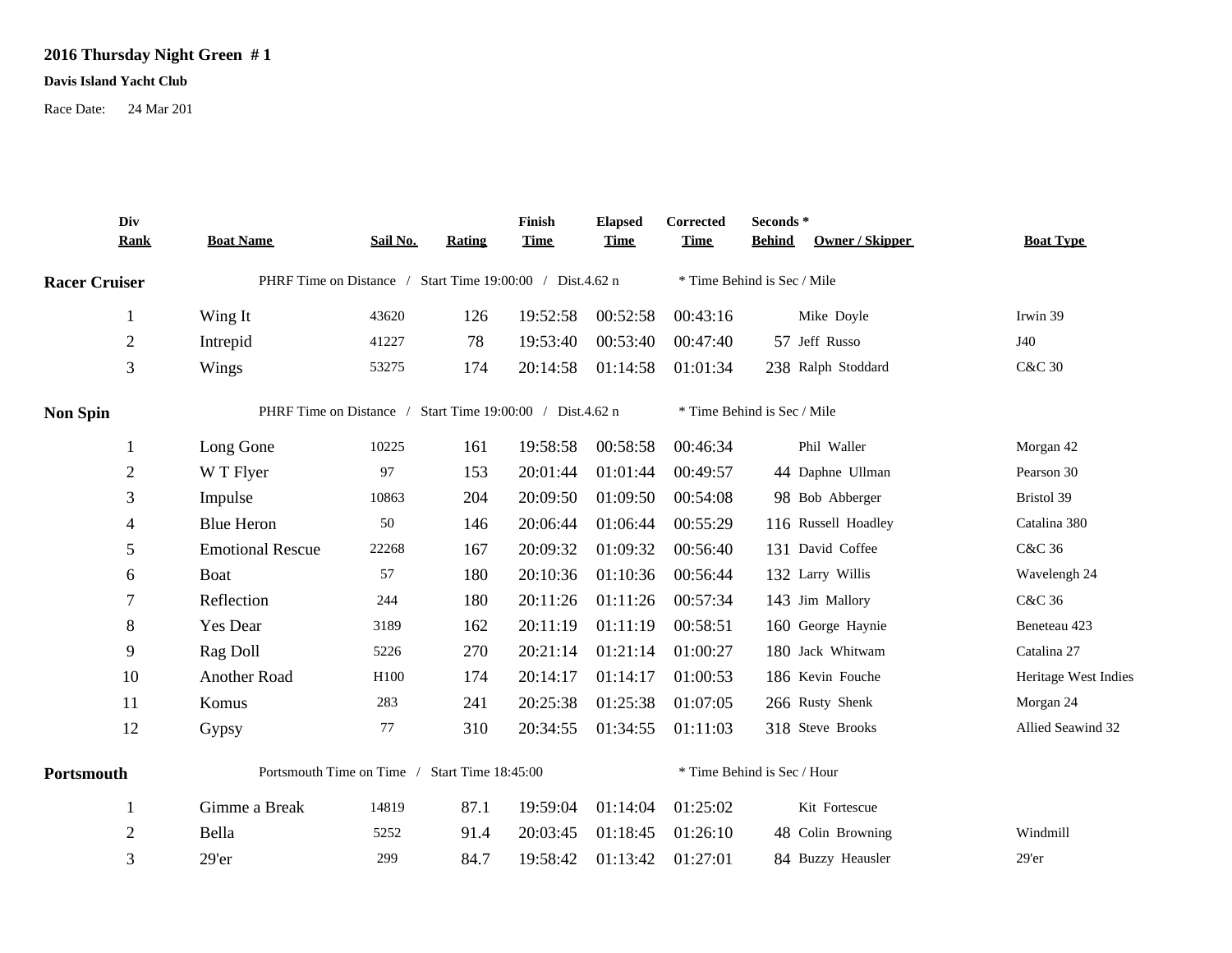|           | $\overline{4}$                                            | Red Baron                                                 | 5000   | 91.4 | 20:04:37 | 01:19:37                    | 01:27:06                    | 87 Craig Carlson            | Windmill           |  |
|-----------|-----------------------------------------------------------|-----------------------------------------------------------|--------|------|----------|-----------------------------|-----------------------------|-----------------------------|--------------------|--|
|           | 5                                                         | West Wind                                                 | 2339   | 90.4 | 20:04:36 | 01:19:36                    | 01:28:03                    | 128 Matt Wey                | <b>Flying Scot</b> |  |
| Spin B    |                                                           | PHRF Time on Distance / Start Time 18:55:00 / Dist.6.12 n |        |      |          |                             | * Time Behind is Sec / Mile |                             |                    |  |
|           | 1                                                         | Privateer                                                 | 282    | 132  | 20:04:08 | 01:09:08                    | 00:55:40                    | Chris Jones                 | S <sub>2</sub> 9.1 |  |
|           | $\mathbf{2}$                                              | Dr Bligh                                                  | $30\,$ | 132  | 20:05:54 | 01:10:54                    | 00:57:26                    | 17 Mike Maher               | S <sub>2</sub> 9.1 |  |
|           | 3                                                         | Junior                                                    | 41186  | 123  | 20:06:30 | 01:11:30                    | 00:58:57                    | 32 Frank Selph Jr           | J27                |  |
|           | $\overline{4}$                                            | Abracadabra                                               | 511    | 156  | 20:10:08 | 01:15:08                    | 00:59:13                    | 35 Emily Kropp              | Wavelength 24      |  |
|           | 5                                                         | Meltemi                                                   | 40787  | 132  | 20:07:42 | 01:12:42                    | 00:59:14                    | 35 Alex Korakis             | S <sub>2</sub> 9.1 |  |
|           | 6                                                         | Alliance                                                  | 734    | 111  | 20:05:43 | 01:10:43                    | 00:59:24                    | 37 Bob Glaser/ Tom Barry    | Capri 30           |  |
|           | 7                                                         | Volant II                                                 | 99     | 177  | 20:15:26 | 01:20:26                    | 01:02:23                    | 66 John Gifford             | J22                |  |
|           | $8\,$                                                     | Whirligig                                                 | 82     | 141  | 20:13:11 | 01:18:11                    | 01:03:48                    | 80 Charlie Cushing          | Ulitimate 20       |  |
| Melges 24 | PHRF Time on Distance / Start Time 18:50:00 / Dist.6.12 n |                                                           |        |      |          | * Time Behind is Sec / Mile |                             |                             |                    |  |
|           | 1                                                         | Wicked Witch                                              | 719    | 96   | 19:53:12 | 01:03:12                    | 00:53:24                    | Joe Blouin                  | Melges 24          |  |
|           | $\overline{2}$                                            | Carmelita                                                 | 119    | 96   | 20:00:54 | 01:10:54                    | 01:01:06                    | 75 J.A. Booker              | Melges 24          |  |
| J24       |                                                           | PHRF Time on Distance / Start Time 18:50:00 / Dist.6.12 n |        |      |          |                             | * Time Behind is Sec / Mile |                             |                    |  |
|           | 1                                                         | Rabble Rouser                                             | 292    | 171  | 20:03:35 | 01:13:35                    | 00:56:08                    | Scott MacGregor             | J24                |  |
|           | $\overline{2}$                                            | Kraken                                                    | 3203   | 171  | 20:03:42 | 01:13:42                    | 00:56:15                    | 1 Jeffrey Siewert           | J24                |  |
|           | 3                                                         | Ragged Edge                                               | 154    | 171  | 20:10:15 | 01:20:15                    | 01:02:48                    | 65 Dan Kresge               | $\rm J24$          |  |
| Spin A    |                                                           | PHRF Time on Distance / Start Time 19:00:00 / Dist.6.12 n |        |      |          |                             |                             | * Time Behind is Sec / Mile |                    |  |
|           | 1                                                         | No Limit                                                  | 39526  | 42   | 19:58:31 | 00:58:31                    | 00:54:14                    | Burns/Hobbs/ Zonnenberg     | Farr 395           |  |
|           | $\mathbf{2}$                                              | Rocket                                                    | 48     | 72   | 20:04:13 | 01:04:13                    | 00:56:52                    | 26 Tarry Grimsdale          | <b>J35</b>         |  |
|           | 3                                                         | Fire & Ice                                                | 83198  | 81   | 20:05:23 | 01:05:23                    | 00:57:07                    | 28 George Cussins           | J105               |  |
|           | 4                                                         | Tampa Girl                                                | 83242  | 54   | 20:06:23 | 01:06:23                    | 01:00:53                    | 65 Bill Terry               | J120               |  |
|           | 5                                                         | Kicks                                                     | 50     | 99   | 20:11:26 | 01:11:26                    | 01:01:20                    | 70 Peter Hartleb            | J92S               |  |
|           | 6                                                         | Hot Water                                                 | 42696  | 72   | 20:10:26 | 01:10:26                    | 01:03:05                    | 87 Jose Suarez Hoyos        | <b>J35</b>         |  |
|           | 7                                                         | Wired                                                     | 39511  | 42   | 20:09:05 | 01:09:05                    | 01:04:48                    | 104 Achilles/ Brooks        | Farr 395           |  |

**Questions? Contact: Kelly Ferro diyc.scorer@gmail.com**